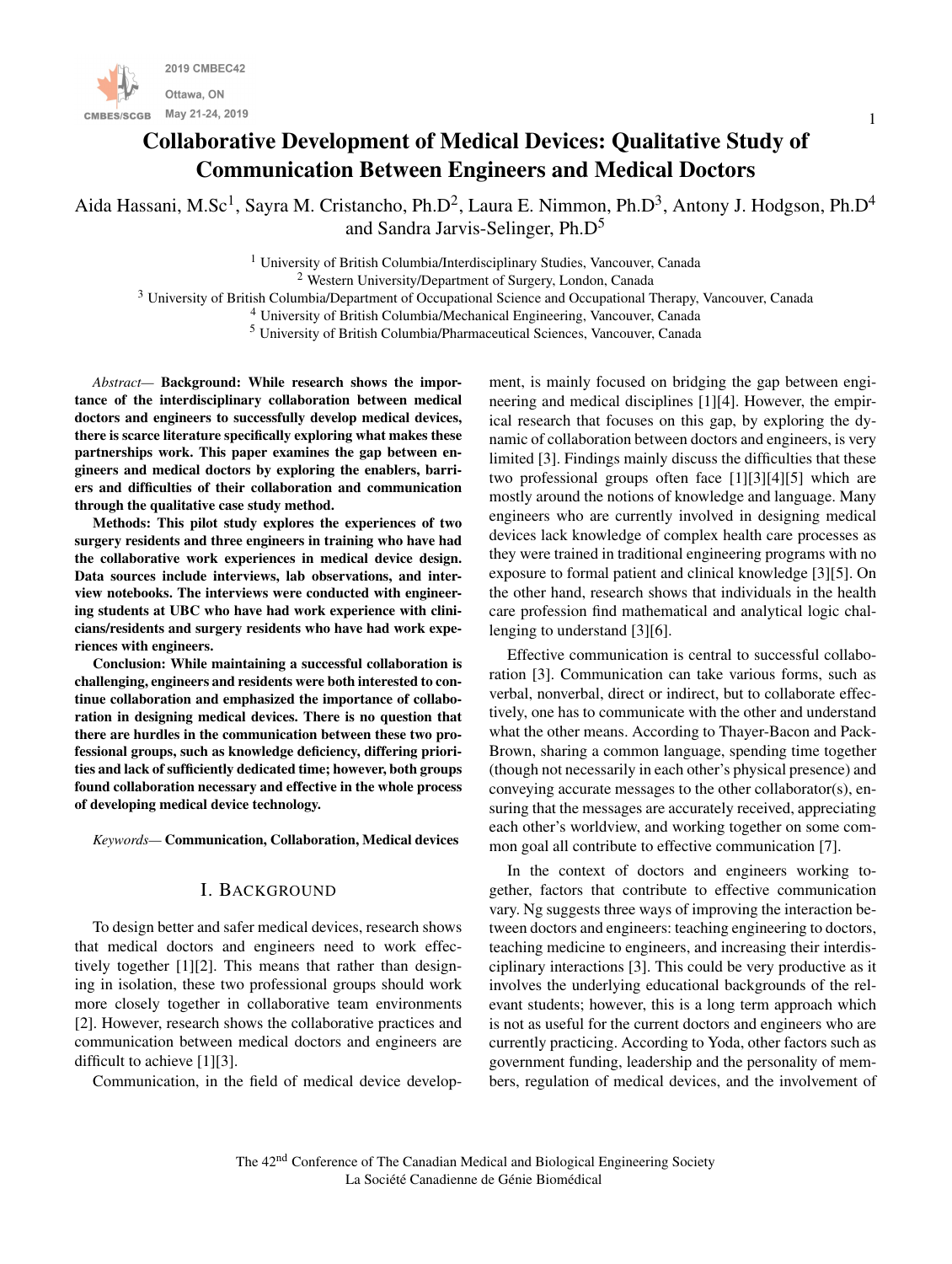private firms influence the successful collaborations [4].

The existing research, though very scant, has mostly focused on the knowledge and educational/language aspects of the miscommunication between medical doctors and engineers. This paper is based on a pilot study the first author completed as part of her Master's degree. The pilot study guided the development of the thesis work. The aim of the study is to explore the barriers and difficulties that exist in communication between these two groups and explore potential enablers or recommendations to overcome these issues. Thus, the following are the main questions of this pilot study: 1) What are the challenges and benefits of communication between engineers and medical doctors in designing medical devices collaboratively? 2) How can we address the difficulties in their communication?

## II. METHODOLOGY

This study uses a qualitative research approach, specifically the case study methodology. The goal of qualitative research is to question, explore and identify phenomena by giving detailed description of various data acquired through observation, interview, journal writing and reflection [8]. This case study, explores the perspectives and interactions of both engineers and doctors in training to develop an in-depth understanding of the communication barriers and benefits in situations where they work collaboratively on medical device design and development. This pilot study has received ethical approval (course-based project) from the Behavioral Research Ethics Board, University of British Columbia (UBC). Consent form was given in writing to the participants. Interviews were conducted after the forms were signed.

#### *A. Research Objectives*

In this pilot study, communication is taken as the interactions and teamwork collaboration between emerging professional medical doctors in training and engineers in training. This project proposed the following objectives: a) further explore the communication gap between engineers and medical doctors, b) identify the benefits and barriers in their communication, and c) explore some potential ways to address these difficulties.

#### *B. Data Collection*

*Participants:* This research project involved five participants from the UBC: three engineers (2 males and 1 female) and two surgery residents (both male) in training. The participants already had experience working with other clinicians and engineers in medical device technology. The engineers were two Ph.D. students (one in computer science and one in biomedical engineering) and one Masters student (in biomedical engineering). The two surgery residents were in orthopaedics. Having these professionals-in-training as participants for this pilot study was a natural place to begin exploring the questions of the larger study.

*Interviews and Observation:* Interviews were completed with five participants, each lasted around 30 minutes. Observations were completed in a biomedical lab at Centre for Hip Health and Mobility. Over two 3-hour sessions, the communication between engineers and a resident who worked together on a collaborative project was observed. In the first session, there were only engineers who had worked on the device; in the second observed session, the resident joined the group. The notes from this observation recorded in a field notebook. An interview notebook was used to record the interviewer's thoughts, the setting of each interview, as well as the main topics that would emerge throughout the interview. This was done before starting the interview and at the end of each interview. The notebook was more like a journal with a focus on the interviewer's assumptions, thoughts and feelings prior to and after each interview.

#### *C. Data Analysis*

Data analysis consisted of three steps. First, the recordings of 5 interviews were transcribed individually. In the second step, transcripts, interview notebooks, and lab observations were coded to identify the indicators of challenges and enablers between engineers and medical doctors in their communication. During this stage, data was classified and a clustering strategy was used to facilitate analysis [9]. In the final phase of analysis, the similarities, differences, and any repetition of challenges related to communication were explored. Coding was also used to explore the recommendations or enablers suggested by the participants.

#### III. RESULTS AND DISCUSSION

Overall two main categories, each including two themes, emerged from the data. The two categories were labeled as differences and priorities, in which differences included 'using different terminologies/languages', and 'having different ways of thinking'; and priorities included 'the problem of time pressure' and 'lack of having common goals'.

To design a safe and effective medical device, it is important to take into account the perspectives of both engineers and clinicians. As one of the engineer participants explained: "*...biomedical engineering by definition is the constant communication between the engineers and clinicians. I should*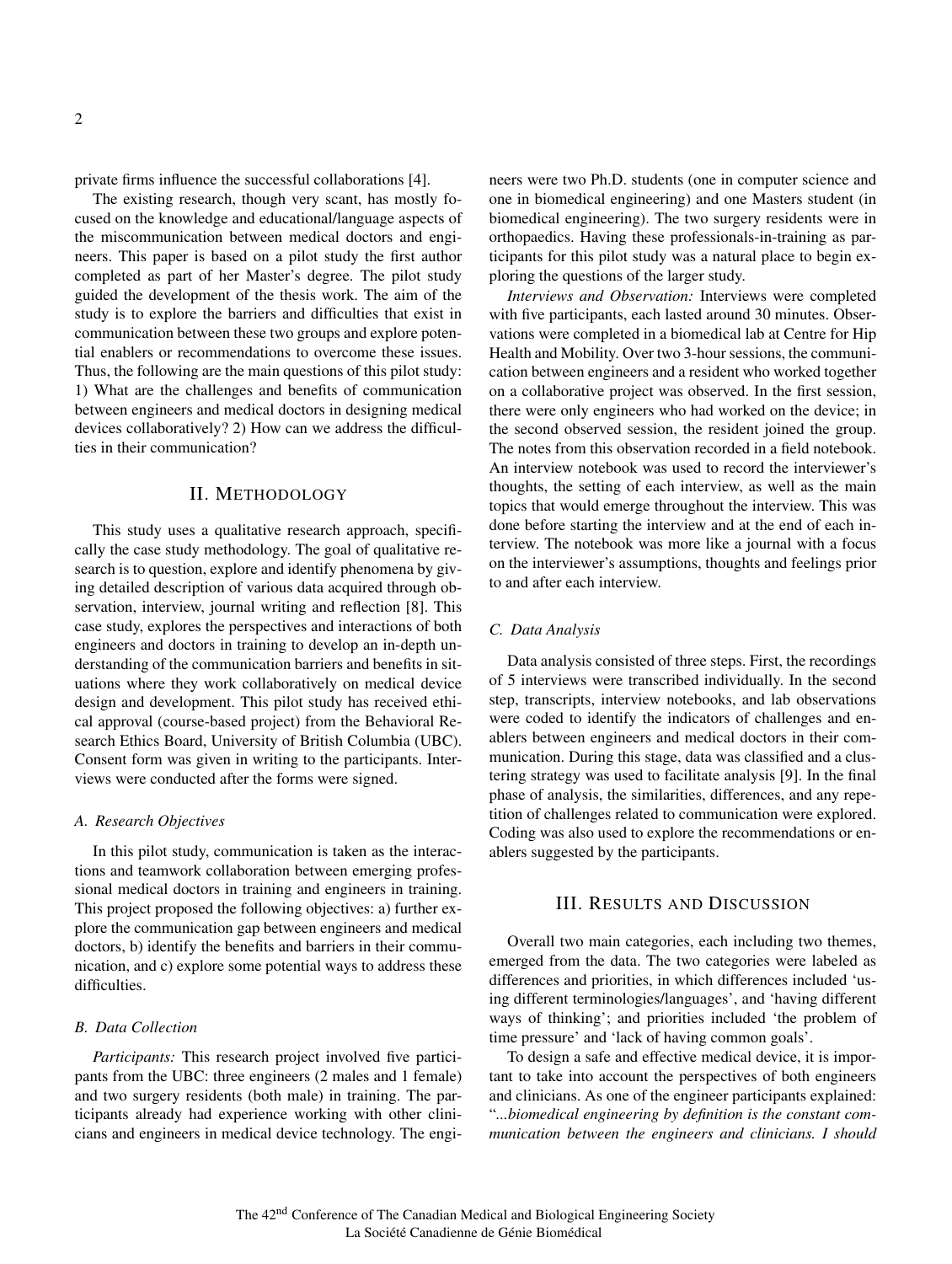

*add not only clinicians but other health care providers as well. Maintaining this communication is a key to have a successful medical device but it is challenging.*"

The collaboration between these two groups often faces challenges including finding time to work together, or using different terminologies and academic languages. In this pilot study, one of the residents stated that he decided to take courses and learn about designing medical devices because of his own interest. Through the program, he has had the opportunity to work collaboratively with engineers and become familiar with their language and terminology. But this might not be an option for all clinicians as they may not find time after being in medical school for 8-9 years. Similarly, learning the medical terminology and becoming familiar with clinical world might take years for engineers. This can create barriers in the communication between these two disciplines.

To address this problem, these two groups need to spend more time to work together, explain their thoughts to one another in plain language, and build a shared understanding among themselves. The challenge of "speaking two different languages" was evident among all the interviewees. It was recommended that each professional group invest some time to research about the other field and be prepared for their collaboration once they have committed to work on the project collaboratively. As one of the engineers suggested, *"... I think when engineers and doctors agree to work together so they both agree to spend time in the project together, and it is necessary engineering people do research into the health part and people in health need to do research into engineering."*

During both interviews and lab observations, It was noticed that engineers and residents have their own ways of thinking and their own separate mindsets when it comes to their respective approaches of designing or utilising medical devices. This can be both hindering and facilitating. For instance, one of the participants explained this hinderance, *"[Engineers] were automatically thinking about design and mechanical aspect of device like the various stresses and forces that this device would have to incur."* While engineers may intend to incorporate the most challenging state of the art technology into the medical device design, this might not be the main interest for medical doctors, as one of the residents stated *"The first thing that may come into an engineer's mind is about the design and how to make a device more sophisticated, but the first thing in every project that come into a doctor's mind is the patient outcomes and how practical is the device for patients."*

On the other hand, having different ways of thinking could facilitate a solution. For instance, involving doctors' perspectives can change the direction of a project to a more applicable clinical need, as explained by an engineer: *". . . part of my* *project is trying to improve the dynamic assessment of DDH screening. . . I was reading a lot about dynamic assessment as a technique that doctors use in patient diagnosis process. After the meeting with the clinician who has seen this issue in practice he suggested another method instead of using the dynamic assessment. . . If there was no clinician I would have gone to the wrong direction in my research, spent a lot of time on something that might not be as useful as something that I do now in my research. . . "*

Insufficient time allocation also appeared to be a barrier for collaboration. The important role of doctors in saving lives of many patients and dedicating most of their time to patients is an inevitable fact, however, incorporating doctors' knowledge, experiences and perspectives to design effective medical devices is necessary, as well. The participants in this study highlighted the importance of maintaining continuous communication throughout the collaboration. The existing literature does not suggest a facilitator to overcome the time limitation of clinicians. However, in one of the interviews, the participating engineer proposed an interesting approach to address that:*"In my other project, there is another surgeon who is very busy, too! However, he has a couple of surgery residents, so whenever he is not available he sent us his residents in the meeting [who] are much more available than himself to contact to. I think that is a very successful model that has been proven to be really effective for me."* Involving the residents in medical device projects would be beneficial not only for engineers who need the clinical advice, but also for the residents: *"More residents need to be aware of the collaboration opportunities with engineers. These opportunities are out of medical schools and need to be promoted. . . it might be something that they could really benefit their patients in the future. . . "*

Having common goals and visions in collaborative projects are central to the success of any teamwork. The participants of this study mentioned that these two groups usually have different goals and outcomes in mind, which impedes strong communication. For instance, one of the engineers indicated that sometimes the motivation of engineering professors is to 'publish papers' or to '[get] future grants', whereas the clinicians think about 'improving clinical workflow and treating patients'. Such differences in goals and interests in interdisciplinary project collaboration are obstacles in working together and producing new scientific knowledge [10]. This was explained by one of the residents: *"Helping patients and the safety of medical device are important factors for both engineers and doctors. However, it might be defined differently for these two groups. What we [medical students] are taught all the time in medical schools is 'do no harm' while helping patients. Those principles are not nec-*